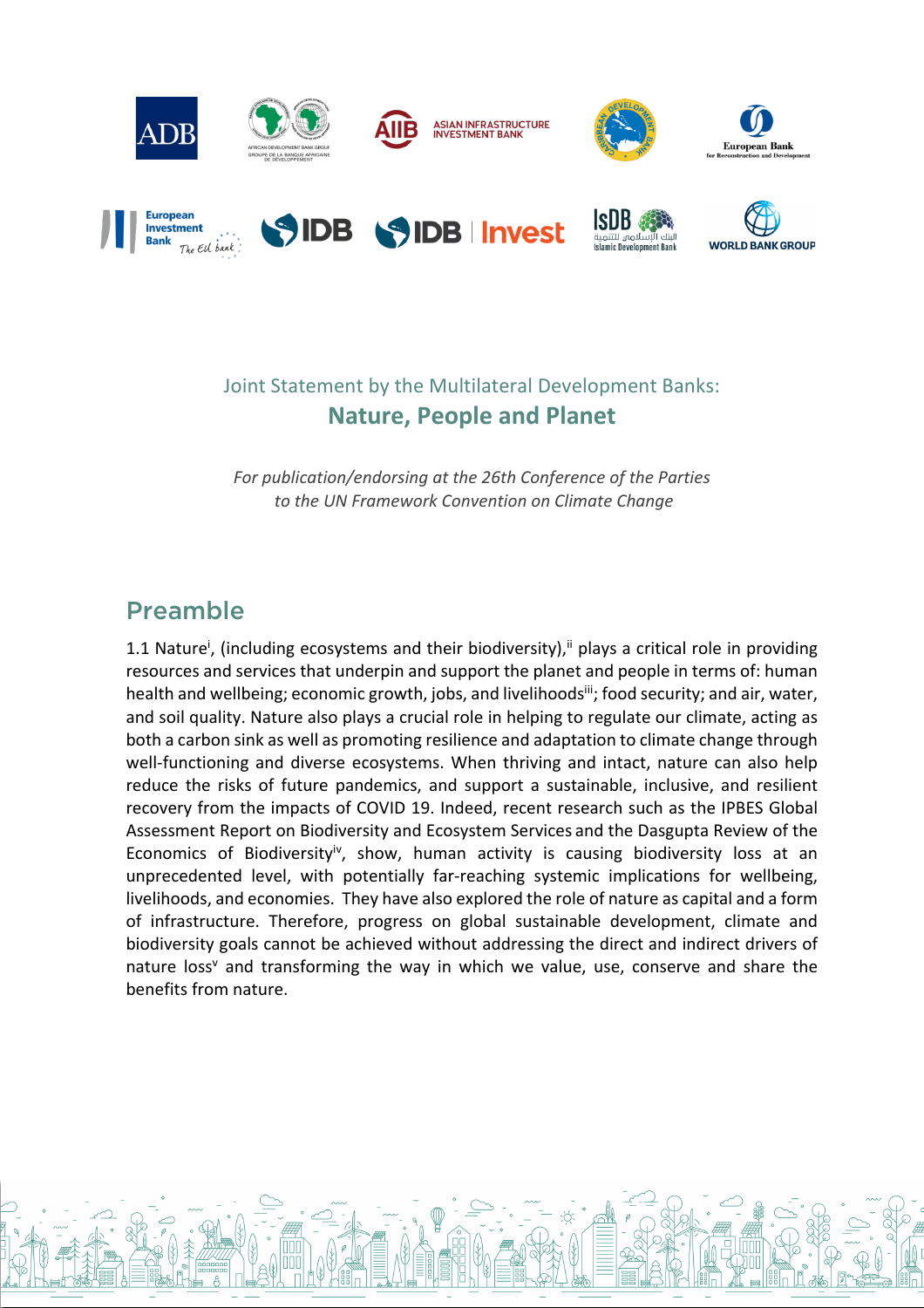# Building from a solid base

1.2. We, the MDBs, have mainstreamed environmental sustainability considerations, including nature, into all our policies and operations through the implementation of our environment and social policies, standards, and procedures. We reiterate our commitment to continue assisting our clients avoid, minimize, and manage environmental and social risks and impacts of their operations.

1.3 We will continue to systematically integrate a gender perspective and consider the different needs of women and men, especially traditional and indigenous communities, in designing and undertaking actions on the use, management and protection of nature and environmental sustainability.

1.4 We will continue to meaningfully engage with traditional and indigenous communities as experts in protecting and managing biodiversity and natural resources, while respecting their rights to their lands, culture and spirituality.

1.5 We will build on our experience and track record in risk mitigation and promoting sustainability to support our client countries and the private sector to tackle the interconnected challenges of sustainable development, climate change and nature loss. This underpins our commitments to support client countries to achieve the Sustainable Development Goals, their Paris aligned climate goals and the Convention on Biological Diversity (CBD) goalsvi.

# **Commitments**

1.6 We will further mainstream nature into our policies, analysis, assessments, advice, investments, and operations, in line with our respective mandates and operating models, through:

#### 1. Leadership:

1.7 We aim to support a sustainable, inclusive, green, and resilient post-COVID recovery, that upholds our respective environmental, climate, economic, gender, social, and institutional sustainability standards, supporting green growth and jobs. Through our respective policy analyses, dialogues, and operations, we contribute to supporting countries in implementing their commitments made in relation to the Parties' implementation of CBD, the Paris Agreement, United Nations Framework Convention on Climate Change, and the Leaders Pledge for Nature.

1.8 We commit to clearly setting out institutional strategic approaches to further mainstream nature into our analysis, assessments, advice, investments, and operations by 2025. These will inform, where applicable, sector and country strategies/papers.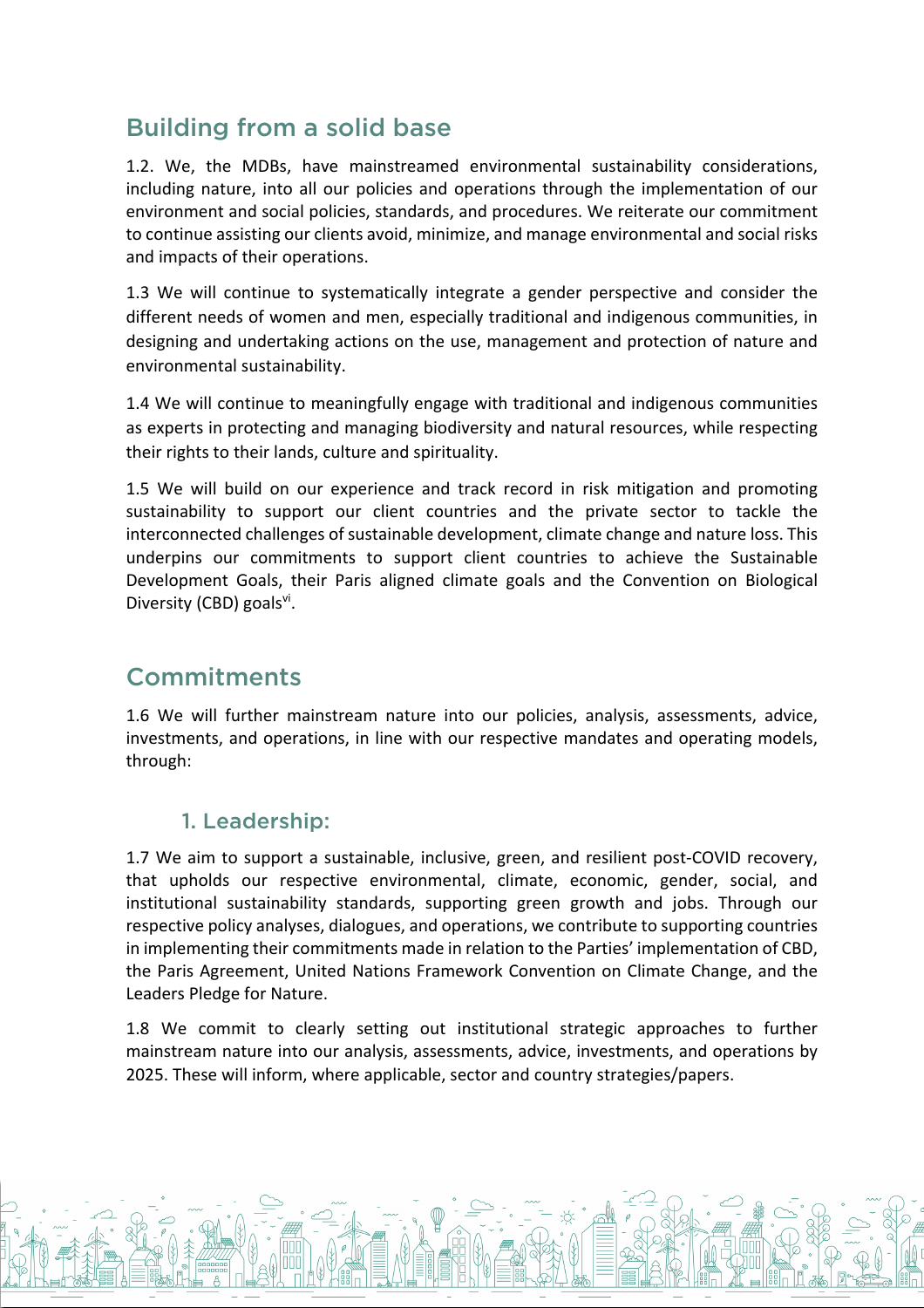1.9 We will work in partnership together and with others and seek to support reforms in the public and private sectors to redirect, repurpose, reform or eliminate environmentally harmful subsidies, while at the same time scaling up incentives that are either positive or neutral for biodiversity.

1.10 We will continue to support public and private sector clients to participate in and benefit from global carbon markets and other green financial products, as appropriate, and in line with their respective priorities, while ensuring environmental integrity<sup>vii</sup>.

### 2. Tackling the drivers of nature loss by fostering and making 'nature positive'<sup>viii</sup> investments:

1.11 We will work together to begin the process to better understand the financial and systemic risk of nature loss to our public and private portfolios and the current impacts of our portfolios on nature; and seek to agree on an operational definition of 'nature positive' in the context of our operations and investments.

1.12 We commit to develop projects, business models and/or financing instruments to support economic activity that seeks to reverse the drivers of nature loss and promote the protection, restoration and sustainable use of nature and its services to people.

1.13 We will develop, test, and expand the use of innovative instruments to support nature positive investment.

1.14 We will increase effort on greening finance by helping build an understanding of the dependencies on nature and the financial risks posed by nature loss to help direct financial flows away from business-as-usual models towards economic activity that addresses drivers of nature loss and generates nature co-benefits.

# 3. Fostering national and regional level synergies:

1.15 Where possible, we will support countries and ministries of finance and economic development and relevant departments/agencies to develop appropriate policies, investment frameworks and agreements that better value and enhance natural assets for the benefit of all people, including women, vulnerable and marginalized populations while supporting climate and nature goals.

1.16 We will support government clients to revise their National Biodiversity Strategies and Action Plans (NBSAPs) according to the post-2020 Global Biodiversity Framework, including adjusting policies and relevant investment plans, as needed.

1.17 As appropriate, we commit to support countries to secure high ambition for implementing nature-based solutions (NbS)<sup>ix</sup>, across their relevant plans and strategies, including: Long-term Strategies (LTS); Nationally Determined Contributions (NDCs); National Adaptation Plans (NAPs); NBSAPs; and Land Degradation Neutrality (LDN) targets.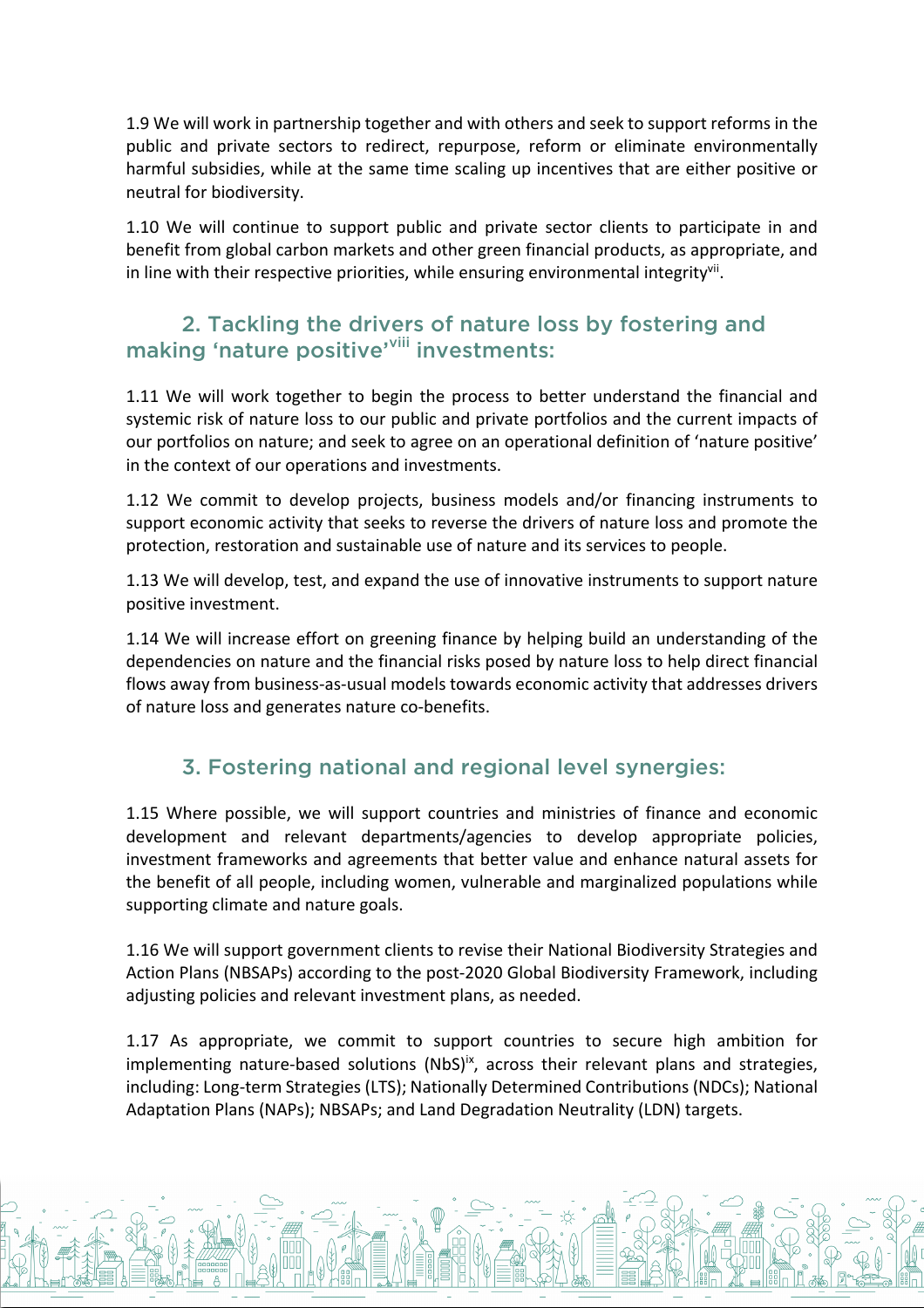1.18 We will look for opportunities to step up nature financing and efforts to mobilize or leverage private finance for investments in nature, including NbS for climate change mitigation and adaptation with co-benefits for nature and people.

1.19 We will support client countries and the private sector to identify and access appropriate forms of finance from multilateral climate and environment funds, as appropriate, and leverage additional ordinary capital and private sector finance for 'nature positive' investments. This will include supporting countries in delivering their commitments under climate, biodiversity, and other environmental conventions.

1.20 We will encourage our public and private sector borrowers to share and exchange biodiversity information through online data portalsix to better inform mainstreaming, project design, and decision-making processes.

# 4. Valuing nature to guide decision making

1.21 We commit to use existing and new tools, as these are proven to be appropriate, to help public and private sector clients better value, sustainably manage, protect, and restore nature and its natural assets to deliver development benefits which include the contribution natural assets make to jobs, livelihoods, gross national income, inclusion, productivity, health, nutrition, well-being and raising incomes.

1.22 We will look for opportunities to incorporate the use of these tools into our project and/or country-level decision making, as relevant. We will support countries and private sector clients with technical assistance, where possible and appropriate, to use these tools to better inform economic planning and decision making

1.23 We will share knowledge to help enhance the evidence base and evaluate success and efficacy of various solutions.

# 5. Reporting

1.24 We will seek to align our objectives and develop tools and methodologies for tracking 'nature positive' investments across our portfolios.

1.25 We commit to enhancing public reporting on our efforts and initiatives to mainstream nature in our analyses and operations.